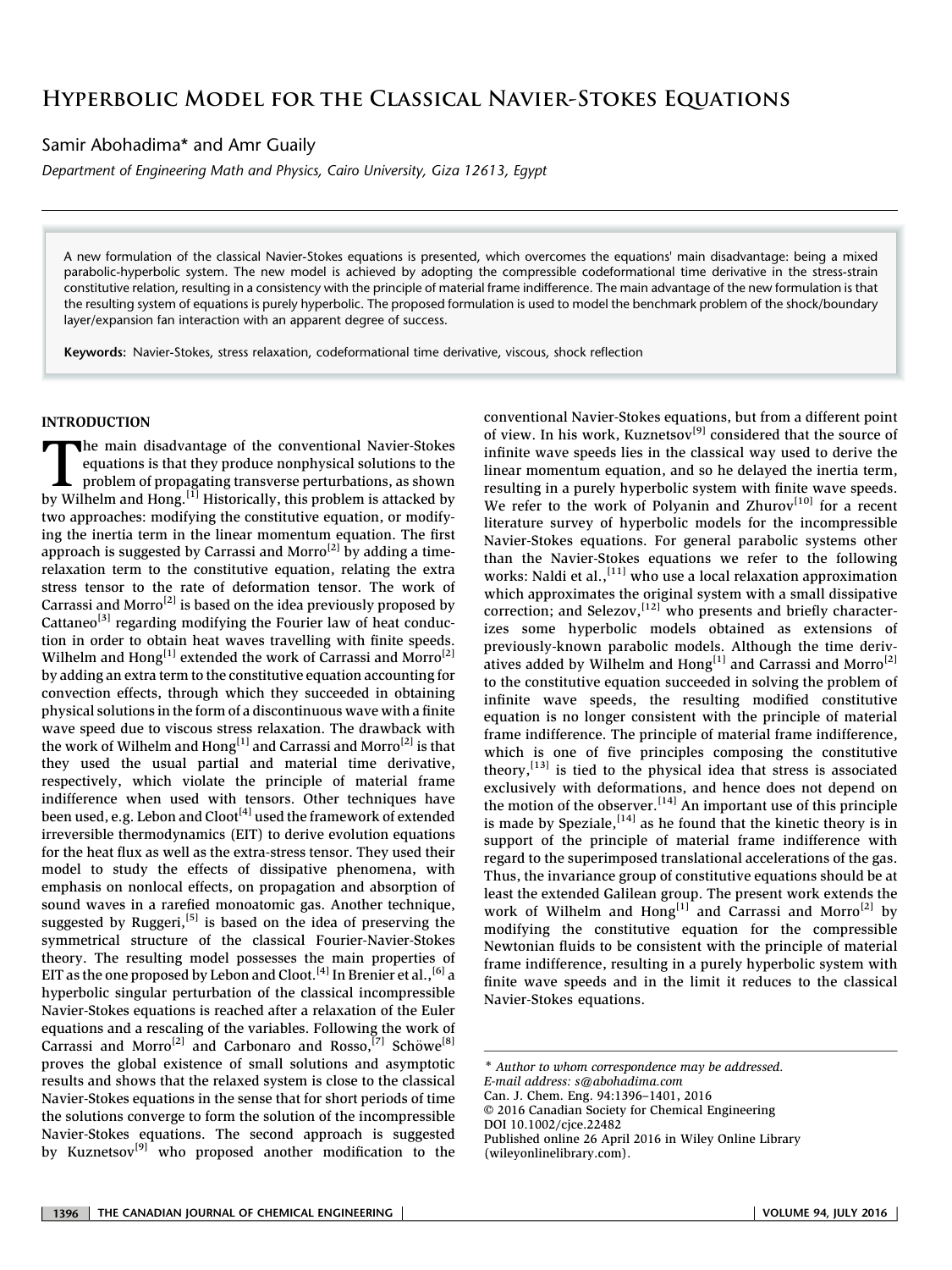### GOVERNING EQUATIONS

#### Balance Laws

For non-polar fluids, conservation of mass, momentum, and energy, in index notation, with no mass or heat addition, yield the following:

$$
\frac{\partial \rho}{\partial t} + (\rho v_i)_{,i} = 0 \tag{1}
$$

$$
\frac{\partial v_i}{\partial t} + v_j v_{i,j} + \frac{1}{\rho} (p_{i} - \tau_{ij,j}) = 0
$$
\n(2)

$$
\frac{\partial p}{\partial t} + (p v_i)_{,i} + (\gamma - 1) (p v_{i,i} - \tau_{ij} d_{ij}) = 0 \tag{3}
$$

The perfect gas equation of state is used in deriving Equation (3).  $\rho$  is the spatial density,  $v_i$  are the velocity components, t is time,  $\tau_{ii}$  are the components of extra stress tensor, and p is the isotropic pressure. In the above equations, the comma notation for partial differentiation is used.  $\tau_{ij}d_{ij}$  is the viscous dissipation term and the components of the rate of deformation tensor,  $d_{ij}$ , are as follows:

$$
d_{ij} = \frac{1}{2} (v_{i,j} + v_{j,i})
$$
 (4)

## Constitutive Relation

The constitutive "linear" relation for compressible Newtonian fluids relating the extra stress tensor to the rate of deformation tensor is as follows:

$$
\tau_{ij} = 2\eta_s d_{ij} + \eta_d d_{kk} \delta_{ij} \tag{5}
$$

where  $\eta_s$  is the shear viscosity,  $\eta_d$  is the dilatational viscosity, and  $\delta_{ij}$ is the Kronecker-delta. One way to relate the dilatational viscosity to the shear viscosity is to use the well-known Stokes assumption,  $\eta_d + 2/3\eta_s = 0$ . [15] The validity of the Stokes assumption is beyond the scope of this work, but one must be cautious about this assumption, as it is not valid in general as pointed out by Gad-El- $Hak^{[15]}$  or should be abandoned as pointed out by Rajagopal.<sup>[16]</sup>

Equation (5) is based on the concept of linear relationship, similar to Fourier's law of heat conduction. Usually Equation (5) is plugged into Equation (6) to yield the classical compressible Navier-Stokes equations, yielding a mixed parabolic-hyperbolic system. Being a mixed hyperbolic-parabolic system has many drawbacks, the most important of which are: (i) the existence of waves travelling at infinite speeds; and (ii) that the correct type and number of boundary conditions that yield a well-posed problem are not very well understood for these mixed-type systems. Note that for an inviscid fluid,  $\eta_s = 0$  and  $\eta_d = 0$ , i.e. the Euler system of equations, all the problematic issues with the classical Navier-Stokes equations disappear.

Carrassi and Morro<sup>[2]</sup> suggest adding an artificial term representing a time-lag effect or viscous inertia, as follows:

$$
\lambda \frac{\partial \tau_{ij}}{\partial t} + \tau_{ij} = 2 \eta_s d_{ij} + \eta_d d_{kk} \delta_{ij}
$$
\n(6)

where  $\lambda$  is a time-lag constant and its value is kept to a minimum to minimize the ability of the fluid to stress-relaxation. Adding this term overcomes the problem of having infinite wave speeds which yield nonphysical solutions to the problem of propagating transverse perturbations. Wilhelm and Hong<sup>[1]</sup> extended the work of Carrassi and Morro<sup>[2]</sup> by adding another term representing the convection effects, as follows:

$$
\lambda \frac{\partial \tau_{ij}}{\partial t} + v_k \tau_{ij,k} + \tau_{ij} = 2 \eta_s d_{ij} + \eta_d d_{kk} \delta_{ij}
$$
\n<sup>(7)</sup>

Since the term added by Carrassi and Morro<sup>[2]</sup> vanishes in the steady-state case. With this simple modification, Wilhelm and Hong $[1]$  succeeded in obtaining physical solutions in the form of a discontinuous wave with a finite wave speed due to viscous stress relaxation. The time derivative used in Equations (6, 7) violates the principle of material frame indifference,  $[17]$  which means that if one tries to use these equations to experimentally find the viscosity of a fluid, the attempt will result in as many values for the viscosity as the number of frames of references used in each experiment, although we are dealing with the same fluid. To remedy this flaw, one should use one of the standard codeformational time derivatives that is consistent with the material frame indifference principle defined in the classic paper by Oldroyd.<sup>[18]</sup> For compressible relative tensors of weight W, the compressible codeformational time derivative is as follows:  $[18]$ 

$$
\frac{d^{cc}\left[\left.\right]_{ij}}{dt} = \frac{\partial\left[\left.\right]_{ij}}{\partial t} + v_k\left[\left.\right]_{ij,k} - v_{i,k}\left[\left.\right]_{kj} - v_{j,k}\left[\left.\right]_{ki} + Wv_{k,k}\left[\left.\right]_{ij}\right]\right)\right]
$$
(8)

where  $W = 1$  for the extra stress tensor.<sup>[19]</sup> Note that this is the only codeformational time derivative that accounts for volumetric (dilatational) changes.

Using the codeformational time derivatives (8) instead of the partial or total time derivatives yields the final form of the modified constitutive relation as follows:

$$
\lambda \left( \frac{\partial \tau_{ij}}{\partial t} + v_k \tau_{ij,k} - v_{i,k} \tau_{kj} - v_{j,k} \tau_{ki} + v_{k,k} \tau_{ij} \right) + \tau_{ij} = 2 \eta_s d_{ij} + \eta_d d_{kk} \delta_{ij}
$$
\n(9)

The modified constitutive relation (9) overcomes the main shortcoming of the Newtonian model as well as the drawbacks of the models proposed by Wilhelm and Hong<sup>[1]</sup> and Carrassi and Morro.<sup>[2]</sup> When  $(9)$  is coupled with the conservation laws, it renders a purely hyperbolic system of equations, i.e. with signals travelling with finite wave speeds as proven in following section. Note that the classical compressible Newtonian assumption is recovered when  $\lambda = 0$ .

### NON-DIMENSIONALIZATION AND MATRIX FORMULATION

The non-dimensionalization scheme is as follows:

$$
v_i^* = \frac{v_i}{c_{\infty}}, p^* = \frac{p}{\rho_{\infty} c_{\infty}^2} = \frac{p}{\gamma p_{\infty}}, \tau_{ij}^* = \frac{\tau_{ij}}{\rho_{\infty} c_{\infty}^2}, t^* = \frac{tc_{\infty}}{D}
$$

where  $c_{\infty}^2 = \frac{\gamma p_{\infty}}{\rho_{\infty}}$  is the speed of sound at free stream conditions.<br>In two dimensional flow, the velocity vector is  $y = (u, v)$  and In two-dimensional flow, the velocity vector is  $\mathbf{v} = (u, v)$ , and the extra stress tensor  $\tau = \begin{bmatrix} S & Q \\ Q & \sigma \end{bmatrix}$ , where  $(u, v)$  are the velocity components in the axial and normal directions, respectively, and  $(S, Q, \sigma)$  are the axial, shear, and normal extra-stress components, respectively. The non-dimensional system of equations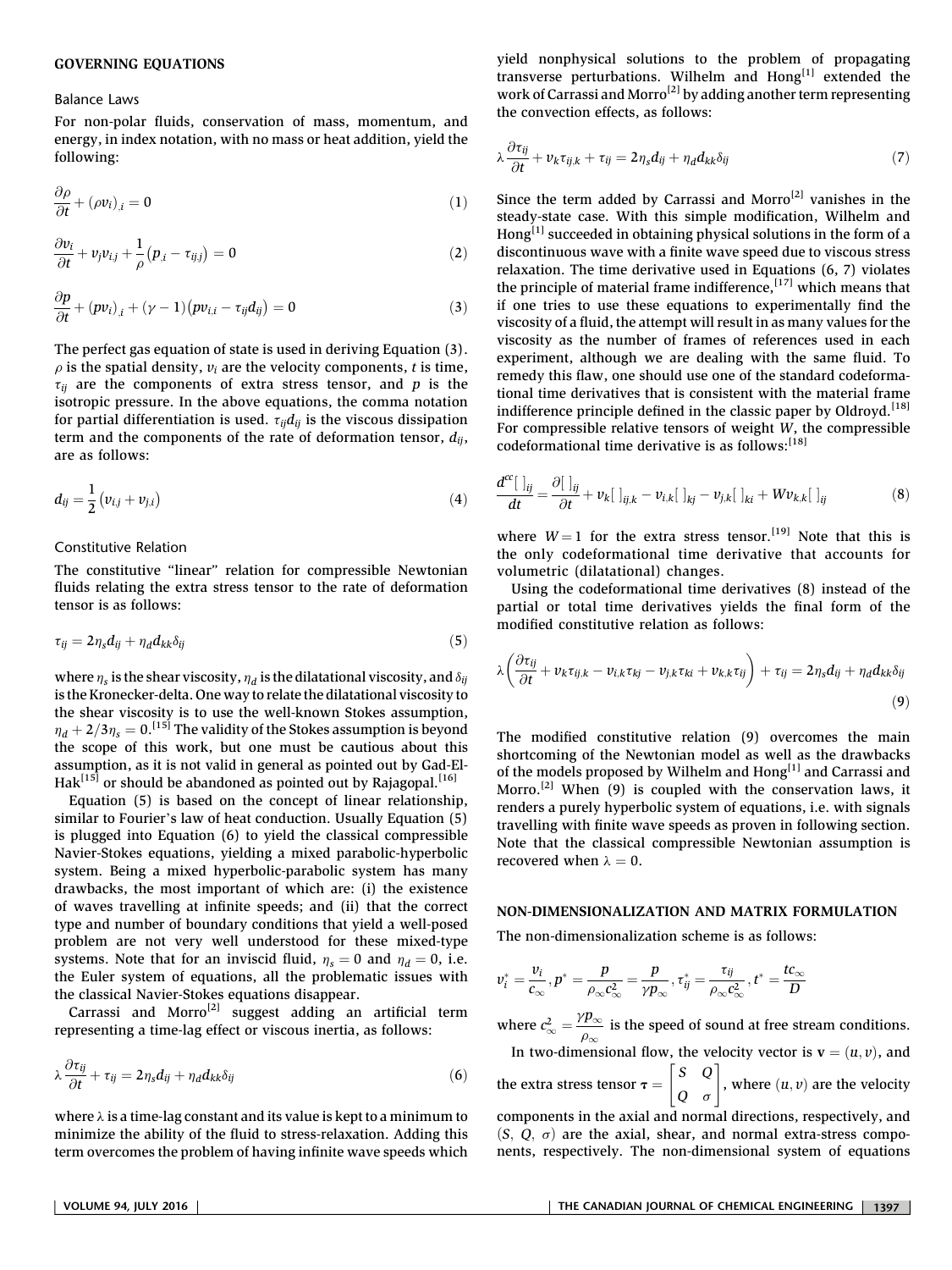represented by Equations  $(1-3)$  and  $(9)$  could be written in matrix form as follows:

$$
\frac{\partial \mathbf{q}}{\partial t} + \mathbf{A}_x \frac{\partial \mathbf{q}}{\partial x} + \mathbf{A}_y \frac{\partial \mathbf{q}}{\partial y} = \mathbf{r}
$$
 (10)

where  $\mathbf{q} = \begin{bmatrix} \rho & u & v & p & S & Q & \sigma \end{bmatrix}^T$  is the column of unknowns. The Jacobian matrices  $(A_x, A_y)$  and the right-hand side r are easy to derive and will not be presented to save space.

# CLASSIFICATION OF THE SYSTEM OF EQUATIONS

Equation (10) represents a quasi-linear system of first-order partial differential equations. To treat such a system numerically, we must first classify it mathematically.<sup>[20]</sup> The system of equations (10) can be classified according to the eigenvalues of the matrix  $v_1A_x + v_2A_y$ , where  $v_1$  and  $v_2$  are arbitrary scalars.<sup>[20]</sup> The rigorous condition for hyperbolicity<sup>[20]</sup> requires the matrix  $v_1$ **A**<sub>x</sub> +  $v_2$ **A**<sub>y</sub> to have real eigenvalues for every  $v_1$  and  $v_2$ .<br>Equivalently, according to the work of Edwards and Beris,<sup>[21]</sup> the criterion for hyperbolicity for Equation (10) reduces to the requirement that the matrix  $A_x$  or  $A_y$  has a full set of real eigenvalues. This condition, for arbitrary velocity and stress tensor fields, is both necessary and sufficient for the system of equations (10) to be fully hyperbolic. For our system of equations the eigenvalues without the viscous dissipation term, just for simplicity, for  $A_x$  are as follows:

$$
\lambda_1 = u, \lambda_2 = u, \lambda_3 = u,
$$
  
\n
$$
\lambda_4 = u + \sqrt{\frac{S}{\rho} + \frac{M_{\infty}^2}{\rho R_e W_e}}, \lambda_5 = u - \sqrt{\frac{S}{\rho} + \frac{M_{\infty}^2}{\rho R_e W_e}}
$$
  
\n
$$
\lambda_6 = u + \sqrt{\frac{(\gamma p + 2S)}{\rho} + \frac{4M_{\infty}^2}{3\rho R_e W_e}},
$$
  
\n
$$
\lambda_7 = u - \sqrt{\frac{(\gamma p + 2S)}{\rho} + \frac{4M_{\infty}^2}{3\rho R_e W_e}},
$$

where  $M_{\infty} = \frac{U_{\infty}}{c_{\infty}}$  is the free stream Mach number,  $R_e = \frac{\rho_{\infty} U_{\infty} D}{\eta}$  is the Reynolds number, and  $W_e = \frac{\lambda U_{\infty}}{D}$  is the Weissenberg number.<br>One can easily show that all of the above giganyalyes are always One can easily show that all of the above eigenvalues are always real, and consequently that the system of Equation (10) is always purely hyperbolic. Including the viscous dissipation term will just make the eigenvalues lengthier.

;

Two important limits are considered:

- 1) The limit  $W_{\infty} = 0$ , where the classical formulation is recovered with its major problem of having waves with infinite speeds, namely the last four eigenvalues.
- 2) The incompressible limit,  $M_{\infty} \approx 0$ , where all the eigenvalues are still real and so the hyperbolic nature of the proposed formulation is maintained.

#### ADVANTAGES OF THE CURRENT FORMULATION

Being a totally hyperbolic system, as proven in the previous section, is of great importance for many reasons, the most important of which are the following:

(i) Being of a single, not mixed, type greatly simplifies the mathematical treatment both analytically and numerically. For example, no special treatment is needed in switching between different types of numerical schemes in the same numerical algorithm to account for the parabolic part of the system.

- (ii) The boundary conditions can be determined without ambiguity, which may not be the case for other mixed types of systems.
- (iii) All the waves are travelling at finite speeds, as proven in the previous section, which is more consistent with the physics.
- (iv) Since it is much easier to deal with hyperbolic systems, the proposed system could be used in theoretical studies related to the well-posed nature of the classical formulation and taking the limit  $W_e \approx 0$ .
- (v) The appearance of the stresses as primarily unknowns allows for the possibility of imposing boundary conditions in terms of the stresses. It is worth noting that this property is not available in the classical formulation or in many other proposed equivalent first-order systems.[22–24]

#### SOLUTION METHOD AND BOUNDARY CONDITIONS

#### Numerical Technique

A hybrid least squares finite element/finite difference scheme coupled with Newton-Raphson's linearization scheme<sup>[25]</sup> is used to solve the governing system of Equations (10).

### Newton-Raphson's linearization

The nonlinear terms may be solved iteratively using Newton-Raphson's method, by setting the following:

$$
\mathbf{q}^{n+1} = \mathbf{q}^n + \Delta \mathbf{q} \tag{11}
$$

where  $\Delta q$  is the difference between the solution of two successive iterations  $\mathbf{q}^n$  and  $\mathbf{q}^{n+1}$ . Neglecting the higher order terms. Equation (10) can be rewritten as follows:

$$
L\Delta q^{n+1} = -f \tag{12}
$$

where:

$$
\mathbf{L} = \mathbf{A}_{x}^{n} \frac{\partial}{\partial x} + \mathbf{A}_{y}^{n} \frac{\partial}{\partial y} + (\frac{\mathbf{I}}{\Delta t} + \mathbf{A}^{n})
$$
  
\n
$$
\mathbf{f} = (\mathbf{A}_{x}^{n} \frac{\partial \mathbf{q}^{n}}{\partial x} + \mathbf{A}_{y}^{n} \frac{\partial \mathbf{q}^{n}}{\partial y})
$$
\n(13)

where I is the identity matrix.

Least-squares finite element/finite difference scheme Consider the least squares weak form:

$$
\iint_{\Omega} (LN)^{T} (L\Delta q^{n+1} + f) d\Omega = 0
$$
\n(14)

Introducing the finite element approximation as follows:

$$
\Delta \mathbf{q}^{n+1} \approx \Delta \mathbf{q}_h^{n+1} = \sum_{j=1}^{n_e} \mathbf{N}_j \Delta \mathbf{q}_j^{n+1}
$$
 (15)

where  $n_e$  is the number of nodes per element and  $N_i$  ( $j = 1, ... n_e$ ) are the basis functions. Introducing the finite element approximation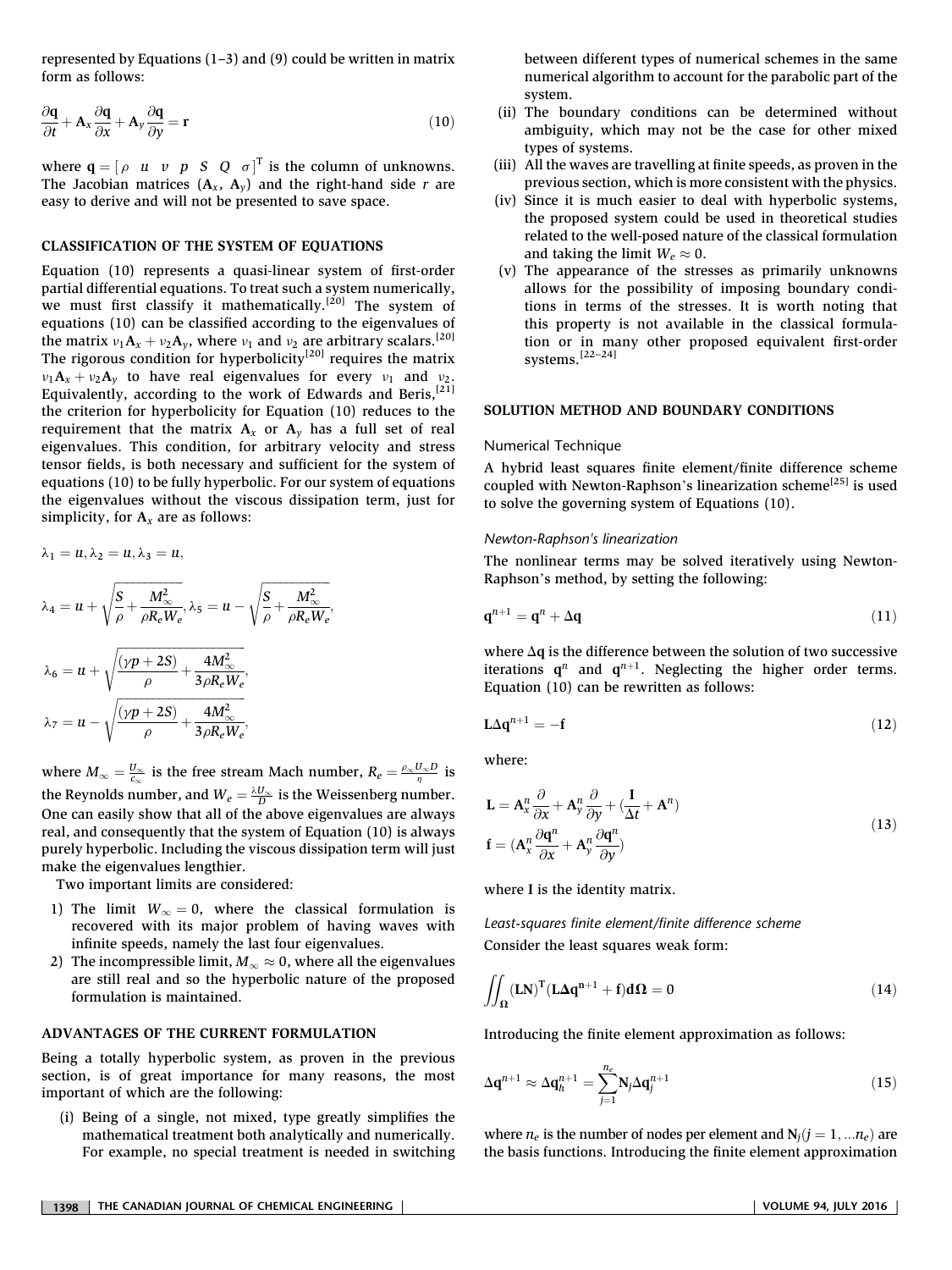(15) into Equation (14) results in the linear algebraic system of equations:

$$
[\mathbf{K}]\{\Delta \mathbf{q}\} = -\{\mathbf{R}\}\
$$
\nwhere  $\mathbf{K}_{ij}^e = \iint_{\Omega^e} (\mathbf{L} \mathbf{N}_i)^T (\mathbf{L} \mathbf{N}_j) d\Omega^e$ ,  $\mathbf{r}_i^e = \iint_{\Omega^e} (\mathbf{L} \mathbf{N}_i)^T \mathbf{f} d\Omega$ 

All integrations are evaluated numerically using Gauss-Legendre quadrature.

## BOUNDARY CONDITIONS

One of the advantages of the proposed formulation is reflected in the ability to determine the correct type and number of boundary conditions to be imposed on a boundary since we are dealing with a purely hyperbolic system of equations. For a hyperbolic system of equations, the correct number and type of boundary conditions to be imposed on a boundary are determined by the theory of characteristics according to the incoming/outgoing characteristics. For the mathematical details we refer to one of these works: Thompson,<sup>[26]</sup> Dubois and Floch,<sup>[27]</sup> Kreiss,<sup>[28]</sup> Guaily and Epstein.<sup>[29]</sup>

# NUMERICAL EXAMPLES

## Opposed Wedge Flow (OWF)

The problem of shock/expansion fan/boundary layer interaction is investigated. An oblique shock is generated by a wedge which causes a deflection of the flow by an angle  $\phi = 10^{\circ}$ . The upstream Mach number is  $M = 2.0$ , the Reynolds number is  $R_e = 10^7$ , and the Weissenberg number is  $W_1 = 10^{-4}$  to minimize the effect of the Weissenberg number is  $W_e = 10^{-4}$  to minimize the effect of the added terms. The computational grid is 60  $\times$  20 as shown in the added terms. The computational grid is  $60 \times 20$  as shown in Figure 1. The computational domain is decomposed into three subdomains: the entrance region  $L_1 = 0.2$  with 8 bilinear elements, the wedge region  $L_2 = 0.6$  with 40 bilinear elements, and the exit region  $L<sub>3</sub> = 0.2$  with 12 bilinear elements in the axial direction. Since we have a supersonic inlet and so all the eigenvalues are positive, all the variables have to be imposed at the inlet according to the work of Guaily and Epstein.<sup>[29]</sup> The inlet boundary conditions are  $(\rho, u, v, p, S, Q, \sigma) = (1.0, 2.0, 0.0, 0.7143, 0., 0., 0)$  while the upper boundary is a symmetry line with  $(v, Q) = (0, 0.0)$ . The lower boundary is a wall with the no-slip condition. The exit boundary is a supersonic exit and so is unaffected by any boundary conditions since all the eigenvalues are positive. For details on the how the boundary conditions are determined, we refer to Guaily and Epstein<sup>[29]</sup> as they present a detailed and straightforward algorithm to determine the proper boundary conditions that depend directly on the eigenvalues.

Figure 2 shows the pressure isocontours for the supersonic internal viscous double wedge flow. The shock starts at the wedge corner to guide the supersonic flow along the wedge, then reflects from the symmetry line. The reflected shock exits the domain along with the expansion fan formed at the wedge end to redirect the flow. The figure shows this shock reflection/ expansion fan structure for two different values for the time steps. As expected, as the time step decreases the shock is sharpened.

Similar to Figure 2, Figure 3 shows the Mach number contours for different time steps. Here the shock/boundary layer and the expansion fan/boundary layer interactions are clear. Figure 4 shows that the flow waits until reaching the shock formed at the



Figure 1. Geometry and grid for the OWF problem.



Figure 2. Pressure contours for the OWF problem.



Figure 3. Mach number contours for the OWF problem.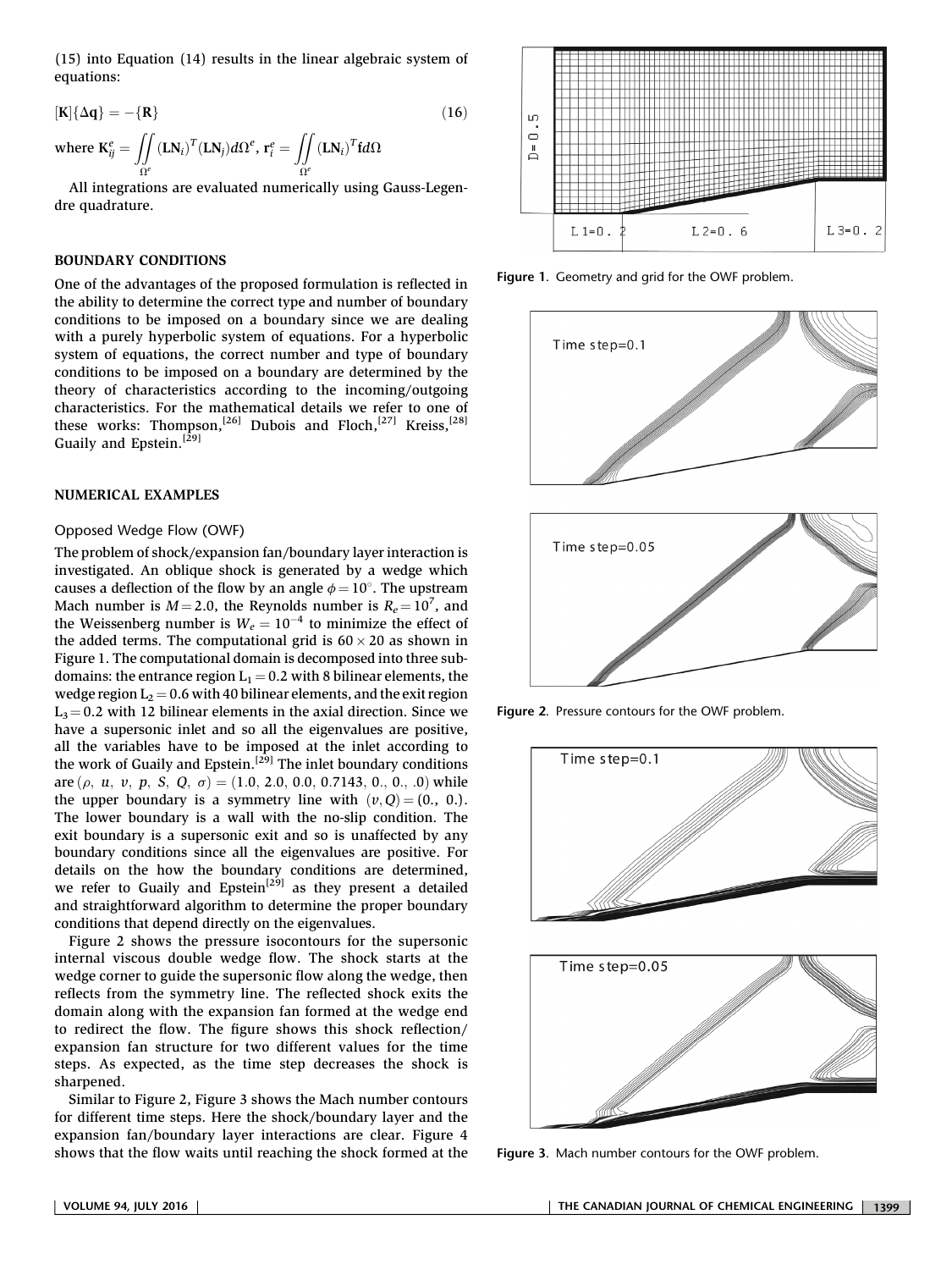

Figure 4. Redirecting the flow by shock wave, then by expansion fan, for the OWF problem.

wedge entrance to be turned. Then it waits again for the expansion fan to be returned.

The Mach number at the axis of symmetry is shown in Figure 5. The Mach number continues to be constant at the entrance value until it reaches the shock zone, where it decreases. The effect of the time step on the shock resolution is shown in Figure 5, where the time step changes from 0.1 to 0.05. As expected, oscillations near the shock start growing with the smaller time step and the shocks become more smeared by increasing it.

#### Viscous Shock Reflection (VSR)

The second example is shown is Figure 6: a compressible, viscous flow along a wall where the reflection of an oblique shock occurs. The computational domain is a  $4.1 \times 1.0$  rectangle, which is discretized uniformly into  $60 \times 20$  bilinear elements. Consider flow at an inlet Mach number of  $M = 2.9$ ,  $R_e = 10^7$ ,  $W_e = 10^{-4}$ <br>and specify the following houndary conditions: and specify the following boundary conditions:

- At the inlet, since we have a supersonic inlet, all the eigenvalues are positive and so according to the work of Guaily and Epstein<sup>[29]</sup> all the variables have to be imposed at the inlet, i.e.  $(\rho, u, v, p, S, Q, \sigma) = (1.0, 2.9, 0.0, 0.7143, 0., 0., 0.).$
- To simulate the incident oblique shock we specify the following at the top boundary ( $\rho$ ,  $u$ ,  $v$ ,  $p$ ,  $S$ ,  $Q$ ,  $\sigma$ ) = (1.7, 2.6193, -0.5063, 1.5282, 0., 0., 0.).
- At the lower boundary the no-slip boundary condition is imposed and the exit boundary is left free of any boundary conditions—a supersonic exit, since all the eigenvalues are positive.

Figure 7 shows the Mach number contours for different time steps. The shock/boundary layer interaction is well captured in Figure 7 as well as the effect of the time step on the shock resolution, when the time step changes from 0.15 to 0.05. As expected, oscillations near the shock start growing after the time step is reduced and the shock becomes more smeared by increasing. The reflected shock exits the domain from the top right corner which means that the shock reflection angle is captured very well, as shown in Figure 7. Figure 8 shows the pressure distribution for the current work against the work of Taghaddosi et al. $[30]$  Note that the results of Taghaddosi et al.<sup>[30]</sup> are for inviscid flow. As shown in Figure 8, the pressure increases after passing the incident shock then increases again after the reflected shock. The shock is smeared since the grid used is coarse due to the limited computational resources.



Figure 5. Mach number distribution at the centreline for different time steps for the OWF problem.



Figure 6. Physical domain for the VSR problem.



Figure 7. Mach number contours for the VSR problem.